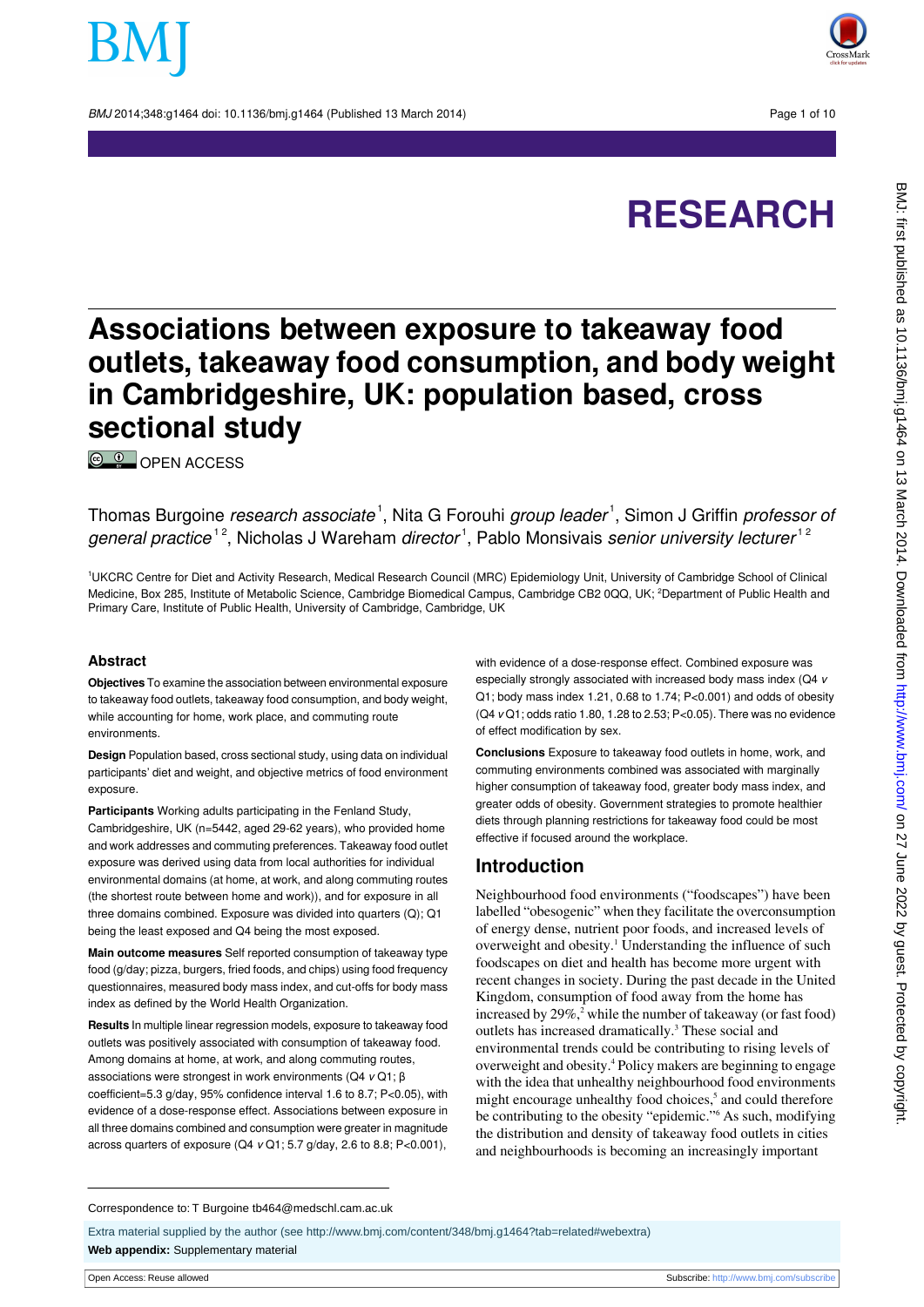element of nutrition and health policy in both the  $UK<sup>7-9</sup>$  and United States.<sup>10 11</sup>

Patronage of takeaway food outlets and overconsumption of takeaway foods have been linked strongly to low diet quality and to weight gain.<sup>12-17</sup> This link could be due to the types of foods obtained in these outlets, which tend to be energy dense.<sup>18</sup> and because consumers often greatly underestimate their energy consumption when eating in these outlets.<sup>19 20</sup> However, despite increasing policy focus, identifying the association between exposures to unhealthy neighbourhood food outlets, diet, and body weight has proved challenging,<sup>21, 22</sup> and the evidence base remains equivocal.23-26 A recent systematic review found that, of those studies examining these exposures in relation to increased body weight, fewer than half reported positive associations.<sup>25</sup> Even fewer studies have found positive associations with unhealthy dietary outcomes. $24 25$  Overall, little of this research has been conducted in the UK.<sup>27</sup> This evidence base is therefore not well placed to support governmental environmental interventions into the modification of supposedly obesogenic neighbourhoods.

Inconsistent findings among studies might be explained by differences in methods, $^{21}$  including varying definitions of the term "neighbourhood,"<sup>28</sup> differences in exposure metrics and food outlet type, $27$  and differences in assessment of dietary intake.<sup>29</sup> However, many of these studies may be further limited by solely focusing on exposures to food outlets in residential neighbourhoods. There is a growing acknowledgment of "activity spaces,"<sup>30</sup> the environments used by individuals to fulfil tasks and move between locations,<sup>30</sup> which have been shown to extend well beyond the boundaries of residential neighbourhoods.31-33

Foods consumed away from the home are typically less healthy than those consumed at home.<sup>18 34</sup> Therefore, the environments around workplaces and commuting routes, for example, are important areas of study and potential targets for government policy intervention. One study found an inverse association between the density of takeaway food outlets in work neighbourhoods and body mass index, but no association with levels of exposure to takeaway food outlets surrounding the home.<sup>35</sup> Other studies have focused on objectively captured daily estimates of food outlet exposure,<sup>33</sup> or exposures to built and food environments along routes between home and non-home destinations.<sup>36-38</sup> Substantial differences between takeaway food environments at home and away from home may underpin differential associations with dietary and weight outcomes in each setting.33 35 39 In summary, relying on estimates of takeaway food outlet exposure in residential areas alone is likely to underestimate total exposure within wider activity spaces, therefore compromising our ability to detect true associations between individuals and their environments.<sup>39</sup>

In a UK population based, cross sectional study with data on diet and measured body weight, we examined the extent to which exposure to takeaway food outlets in home and non-home environments was associated with consumption of energy dense takeaway foods, body mass index, and odds of overweight and obesity. We also tested for effect modification by sex.

### **Methods**

#### **Study sample**

The Fenland Study is an ongoing, population based cohort study of adults aged 29-62 years (born between 1950 and 1975) in Cambridgeshire, UK([www.mrc-epid.cam.ac.uk/research/](http://www.mrc-epid.cam.ac.uk/research/studies/fenland-study/) [studies/fenland-study/\)](http://www.mrc-epid.cam.ac.uk/research/studies/fenland-study/), conducted by the MRC Epidemiology

Unit. Recruitment began in 2005 from general practice lists in Ely, Wisbech, Cambridge, and surrounding villages. At the time of analysis, data for 10 452 participants were available. Participants completed questionnaires relating to their general lifestyle and medical history, and were weighed and measured by trained researchers.<sup>40</sup> Participants also completed a food frequency questionnaire to assess the habitual consumption of foods.<sup>41</sup> From the sample, we removed participants who had incomplete data for their work addresses (n=3129), lived or worked far outside Cambridgeshire (n=519), or did not report their travel mode to and from work (n=1729), including those who worked from home. These exclusions left a sample size of 5594. Despite these restrictions, our analytical sample remained representative of the full Fenland Study sample in terms of age, sex, body mass index, household income, and educational distributions (web table 1). All study procedures were approved by the Health Research Authority NRES Committee East of England-Cambridge Central.

#### **Exposure—food environment**

We have previously described the methods for defining food environment exposures at home, at work, and along commuting routes.<sup>39</sup> Briefly, participants' home and work addresses were mapped by postcode using a geographic information system (ArcGIS 10, ESRI). Postcodes in the UK allow for relatively precise geocoding, with each postcode area containing only 15 addresses on average.<sup>42</sup> Home and work neighbourhoods were defined as circular buffers with a 1 mile Euclidean (straight line) radius centred on these locations, based on previous studies suggesting that this definition relates closely to actual food purchasing behaviours among adults.<sup>43</sup> Accurate data on food outlet locations<sup>44 45</sup> were sourced from 10 local councils covering the study area in December 2011, and again mapped by postcode. Food outlet listings are maintained by local councils to facilitate routine inspections of hygiene standards.

All food outlets were classified by one researcher, based on a classification system for food environments developed by Lake and colleagues.<sup>44</sup> Web table 2 provides details of our takeaway food outlet definition. UK local authorities typically categorise these outlets as "hot food takeaways" (class A5 under the Town and country Planning 2005 Use Classes Order).<sup>9</sup> Planning restrictions are beginning to apply to these types of food outlets,7-9 making our definition of a takeaway food outlet particularly relevant to policy. We excluded workplace canteens and other food outlets not selling directly to the public from analyses. Numbers of takeaway food outlets and supermarkets were counted within participants' neighbourhoods as a measure of outlet density; no denominator was necessary because of the standardised buffer size used to define neighbourhoods. Commuting routes were modelled according to the shortest distance along the street network between home and work addresses, using the ArcGIS Network Analyst and OS MasterMap Integrated Transport Network.

Fenland Study participants also recorded their commuting travel modes and frequency. We allowed modelled routes and exposure to takeaway food outlets (counts) along these routes to vary by transport mode. We used 100 m route buffers for walking and cycling journeys; 500 m buffers for car journeys; and no buffers (assuming zero exposure) for bus journeys (except for walking buffers along the route from home to the nearest bus stop from home; and from the bus stop nearest to work, to work). For participants making multimodal journeys or for those using different modes of transport on different days, we calculated weighted route exposures, as described previously.<sup>39</sup>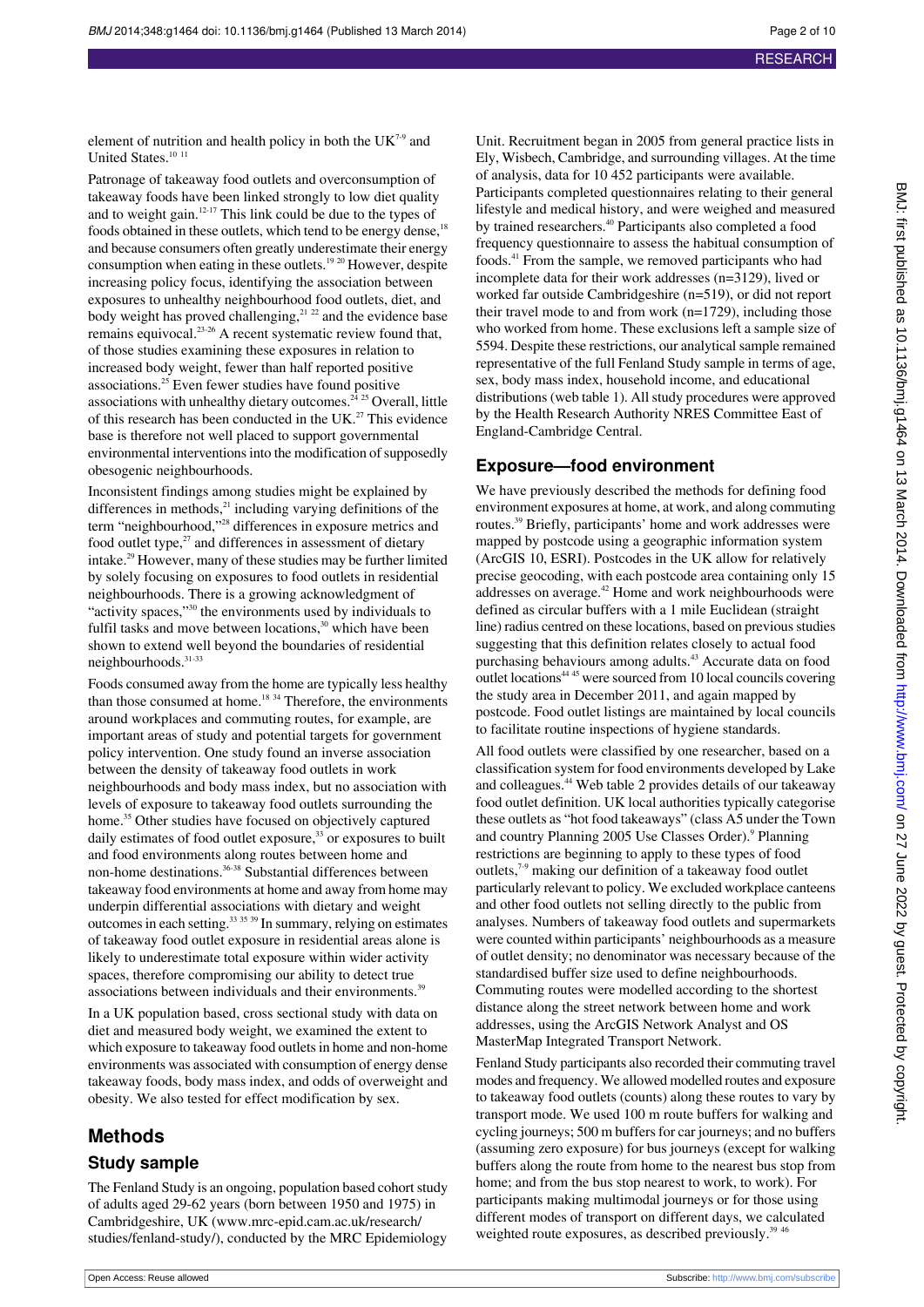#### **Outcome—dietary intake, body mass index, and odds of overweight and obesity**

A primary outcome variable was the consumption of specific energy dense foods that are commonly obtained from takeaway food outlets. Using data from the food frequency questionnaire, we estimated grams of daily intake of pizza, burgers, fried food (for example, fried chicken), and chips. Together, these foods provided a marker of takeaway type food consumption (g/day), referred to here as "takeaway food." As a second primary outcome, body mass index was calculated from measured heights and weights. As a secondary outcome, we used World Health Organization cut-offs for body mass index to define under and normal weight (body mass index<25), overweight  $(\geq 25-30)$ , and obesity  $(\geq 30)$ .

### **Statistical analyses**

We used multiple linear regression models to estimate associations between takeaway food environments, and consumption of takeaway food and body mass index in the following environments:

- **•** At home only
- **•** At work only
- **•** Along commuting routes only
- **•** Exposures at home, at work, and along commuting routes combined.

We used multinomial logistic regression models to estimate associations when using overweight and obesity as outcomes. We modelled exposures to takeaway food outlets in all environmental domains as quarters of counts of takeaway food outlets (densities) using dummy variables (relative to the least exposed reference category, quarter 1). The addition of covariates into the models was theoretically informed a priori and included the following variables:

- **•** Age, sex, total household income, and highest educational qualification (as proxies for individual level socioeconomic status)
- **•** Car ownership (as a proxy for mobility beyond the immediate neighbourhood)
- **•** Total energy intake (kJ/day, for models of takeaway food consumption only)
- **•** Smoking status, for models of body mass index only
- **•** Physical activity energy expenditure (kJ/kg per day), for models of body mass index only.

Physical activity was objectively assessed in the Fenland Study using combined heart rate sensors and accelerometers (Actiheart, CamNtech), which were worn for up to six days. $4748$  We calculated physical activity energy expenditure using the resultant intensity time series data,<sup>49</sup> and added this as a continuous covariate into all models related to body weight. Participants with less than 48 h wear time (n=152) were excluded from analyses, resulting in an analytical sample for body mass index models of 5442 participants. We included education as a covariate because it was patterned by environmental exposure (web table 3), but we also conservatively adjusted for household income, despite a lack of obvious patterning. All models additionally controlled for the availability of supermarkets to account for food environment "context," specifically to allow for the fact that takeaway type foods can also be purchased from supermarkets, and therefore to minimise confounding.<sup>26</sup> Models accounting for journey exposure also adjusted for journey length, which could otherwise

confound the association between commuting route exposure and outcomes of interest. We added interaction terms into our models, to test for the moderating effect of sex on our exposure-outcome associations.

In sensitivity analyses, we ran less conservative models that adjusted for each indicator of individual level socioeconomic status (education or household income) separately. We also conducted analyses omitting supermarket exposure as a covariate in statistical models. Finally, we ran models without adjusting for car access, because there was little heterogeneity in car access in this sample. All analyses were conducted using PASW Statistics 21.

## **Results**

#### **Sample characteristics**

Table [1⇓](#page-7-0) shows descriptive statistics for the study sample. Men and women differed on several individual level characteristics, including energy intake, body mass index, and daily consumption of takeaway food. On average, this sample was exposed to 9.3 takeaway food outlets at home, 13.8 at work, and 9.3 along commuting routes. Individuals were therefore exposed to 48% more takeaway food outlet availability at work than at home. Mean exposure in home, work, and commuting route domains combined was 32.4 outlets.

#### **Associations between exposure to takeaway food outlets and intake of takeaway food**

Exposure to takeaway food outlets was positively and significantly associated with consumption of takeaway food. Figure [1⇓](#page-9-0) plots β coefficients for the difference in consumption of takeaway food per quarter of exposure to takeaway food environments. These differences are shown according to home, work, commuting route, and combined environments. At home, individuals most exposed to takeaway food outlets (quarter 4) consumed significantly more takeaway food ( $\beta$ =4.9 g/day, 95%) confidence interval 1.5 to 8.3,  $P<0.05$ ) than those least exposed (quarter 1), but there was little evidence of a dose-response association between increasing exposure and consumption.

Exposure to food outlets in the work environment was positively associated with consumption of takeaway food, with evidence of a dose-response association. Individuals most exposed to takeaway food outlets at work consumed an additional 5.3 g/day (95% confidence interval 1.6 to 8.7) of takeaway food compared with those least exposed (P<0.05). For exposure along commuting routes, we saw little evidence of a trend in consumption across exposure quarters. In all environments combined, we saw evidence of a positive dose-response association with consumption of takeaway food. The most exposed quarter consumed an additional 5.7 g per day (2.6 to 8.8) compared with the least exposed quarter (P<0.001). Based on interaction terms, we found no evidence of effect modification by sex (P values across combined exposure quarters ranging from 0.173 to 0.761).

#### **Associations between exposure to takeaway food outlets and body mass index**

Associations between exposure to takeaway food outlets and body mass index were equally consistent (fig2[⇓\)](#page-9-1). The group most exposed to takeaway food outlets (quarter 4) near home and along commuting routes, had a higher mean body mass index than those least exposed (difference of 0.97 and 0.65, respectively). However, there was little evidence of a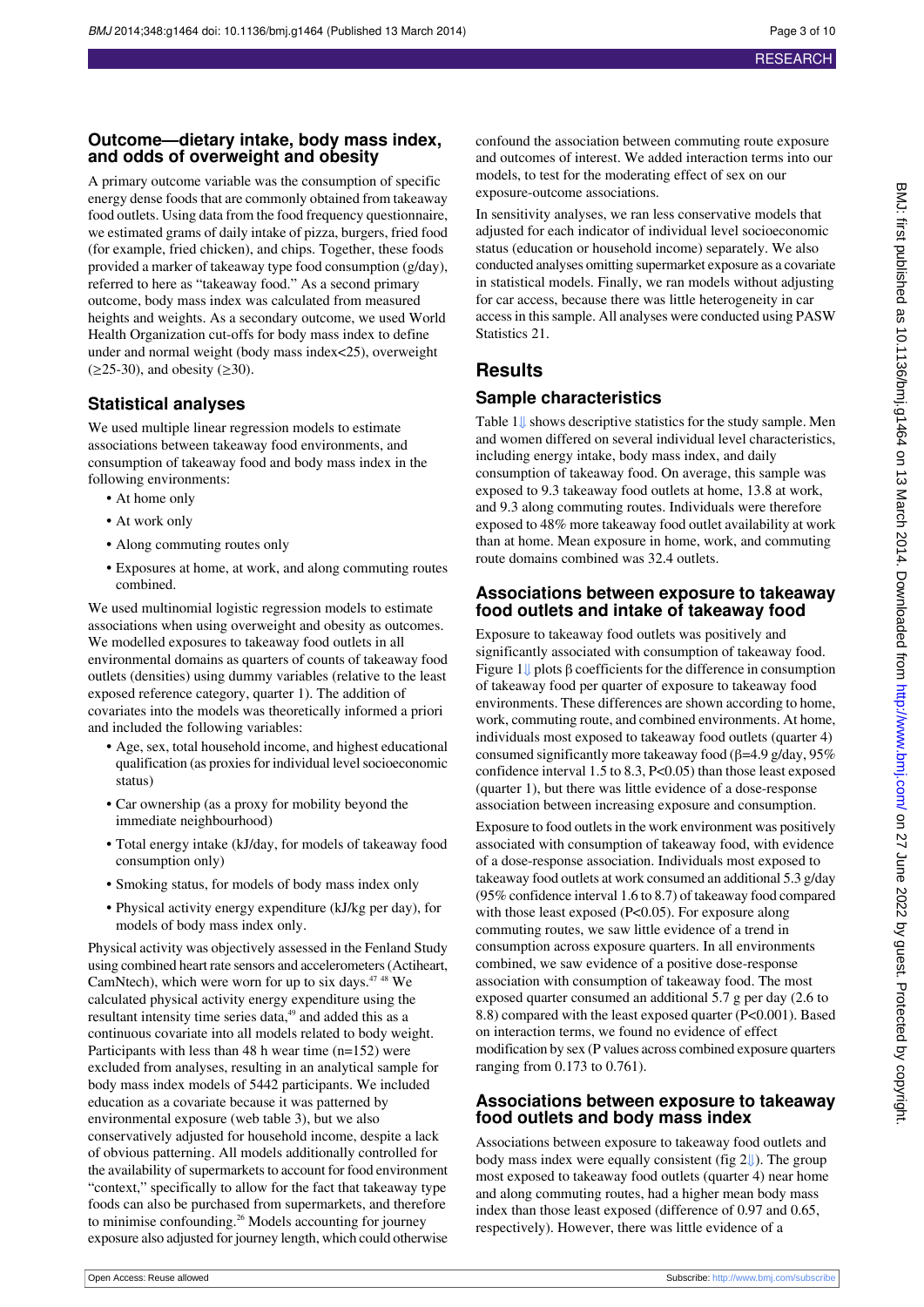dose-response association between exposures and outcomes in these settings.

A positive dose-response association was observed between body mass index and exposure to takeaway food outlets near work. The most exposed group (quarter 4) had a higher mean body mass index (difference of 0.92, P<0.05), relative to those least exposed. In the model looking at combined exposures, we also saw evidence of a positive dose-response association between exposure and body mass index. The group most exposed to takeaway food outlets in all environments combined was estimated to have a body mass index 1.21 (95% confidence interval 0.68 to 1.74) greater than those least exposed (P<0.001). We found no evidence of effect modification by sex throughout (P values across quarters of combined exposure ranged from 0.292 to 0.705).

#### **Associations between takeaway food outlet exposure and obesity**

Table [2⇓](#page-8-0) shows results using multinomial logistic regression to model odds of overweight and obesity in relation to levels of takeaway food outlet exposure. Associations were more evident between environmental exposures and being obese than between exposures and being overweight. The group of people most exposed to takeaway food outlets (quarter 4) at home were more than twice as likely to be obese than be of normal weight (odds ratio 2.15, 95% confidence interval 1.50 to 3.10), relative to those least exposed (quarter 1; P<0.001). A dose-response association between odds of obesity and takeaway food outlet exposure along commuting routes was not apparent, but those most exposed showed 38% greater odds of being obese than those least exposed (1.38, 1.01 to 1.88). We observed a positive dose-response association in odds of obesity with respect to exposures at work; those most exposed showed a 47% greater odds of being obese compared to those least exposed (1.47, 1.03 to 2.10). Similarly, there was a dose-response association between the odds of obesity and exposure to takeaway food outlets in all domains combined; the group most exposed was more likely to be obese than those least exposed (1.80, 1.28 to 2.53).

### **Sensitivity analyses**

In models adjusting for only one measure of socioeconomic status at a time (household income or education), associations between exposure to takeaway food outlets and takeaway food consumption and body mass index were similar to the main analyses (web figs 1-4). Effect sizes throughout were generally greater when adjusting for household income only (web figs 1 and 2), although trends within and between exposure settings remained consistent. Excluding car access from our models had little effect on regression coefficients and their respective confidence intervals (results not shown).

In our analyses of takeaway food exposure, mutual adjustment for supermarkets proved to be critical. In models that omitted supermarket exposure as a covariate, the associations between combined takeaway food outlet exposure, consumption of takeaway food, and body mass index were attenuated towards the null (web figs 5 and 6, upper right panels, respectively). We also found an inverse association between combined supermarket exposure, takeaway food consumption, and body mass index (web figs 5 and 6, lower left panels, respectively). Again, we found that the associations were attenuated towards the null if mutual adjustment for exposure to takeaway food outlets was not made (web figs 5 and 6, lower right panels, respectively).

#### **Discussion**

To our knowledge, this is the first study of takeaway food outlet exposure to account for home, work, and commuting route environments, providing a more complete assessment of exposure to these outlets<sup>50</sup> in relation to the consumption of energy dense takeaway foods and measured body mass index. We found evidence of an environmental contribution to the consumption of takeaway food and body mass index in all exposure domains studied. For exposure to takeaway food outlets in the work neighbourhood, we saw a strong and significant association between the density of takeaway food outlets, takeaway food consumption, and body mass index, with evidence of a dose-response effect. After combining the exposures for home, work, and commuting environments, we found a highly significant association between increased exposure to takeaway food outlets and consumption of takeaway food, body mass index, and odds of obesity. Again, the combined domains showed evidence of a dose-response effect, with especially large effect sizes for body mass index and odds of obesity.

In our analyses, compared with people least exposed to takeaway food outlets, we estimate those most exposed consumed an additional 5.7 g per day of takeaway food, which would constitute a 15% higher consumption than those least exposed. In a week, this translates into an additional 39.9g of takeaway food. This weekly amount constitutes more than half a small serving of McDonald's French Fries (typically 71 g per serving)<sup>51</sup> and about one quarter of the grams of takeaway food purchased per person per week in the UK in 2010.<sup>52</sup>

Other studies have found small but potentially meaningful effect sizes similar to those found in our study. A US based study found that a 1% increase in exposure to takeaway food outlets in the home environment was associated with a 0.13% increase in takeaway food consumption.<sup>53</sup> From the current evidence base—which mostly focuses on the frequency of fast food consumption or fast food outlet visits in relation to body weight—it is difficult to determine whether this difference in consumption of takeaway food is clinically relevant in terms of its contribution to weight gain. However, longitudinal studies have found that increased patronage of fast food outlets was associated with excess weight gain over time in young adults.<sup>13 12</sup>

It has also been suggested that studies generally find more robust environmental associations with body mass index than with diet.<sup>54</sup> Indeed, associations were generally stronger with body mass index and odds of obesity than with diet in this study, although we found consistent and complementary associations between environmental exposure and both dietary and body weight outcomes throughout. Bias in our measurement of takeaway food consumption could explain why larger dietary effect sizes were not observed. Our measure was intended to be specific, although may not have been sensitive enough to capture all types of takeaway foods consumed.

Omitting soft drink consumption from our analysis could also have underestimated the wider intake of takeaway food associated with exposure; we focused on energy dense takeaway foods in particular. People most exposed overall to takeaway food outlets in this study were estimated to have a body mass index more than one unit greater than those least exposed, and to have nearly twice the odds of being obese. These differences in body weight and odds of obesity are substantial, and might be cued by the increased consumption of takeaway foods, which we also observed. Unlike previous studies,<sup>35 53</sup> we found no evidence to suggest that these associations varied according to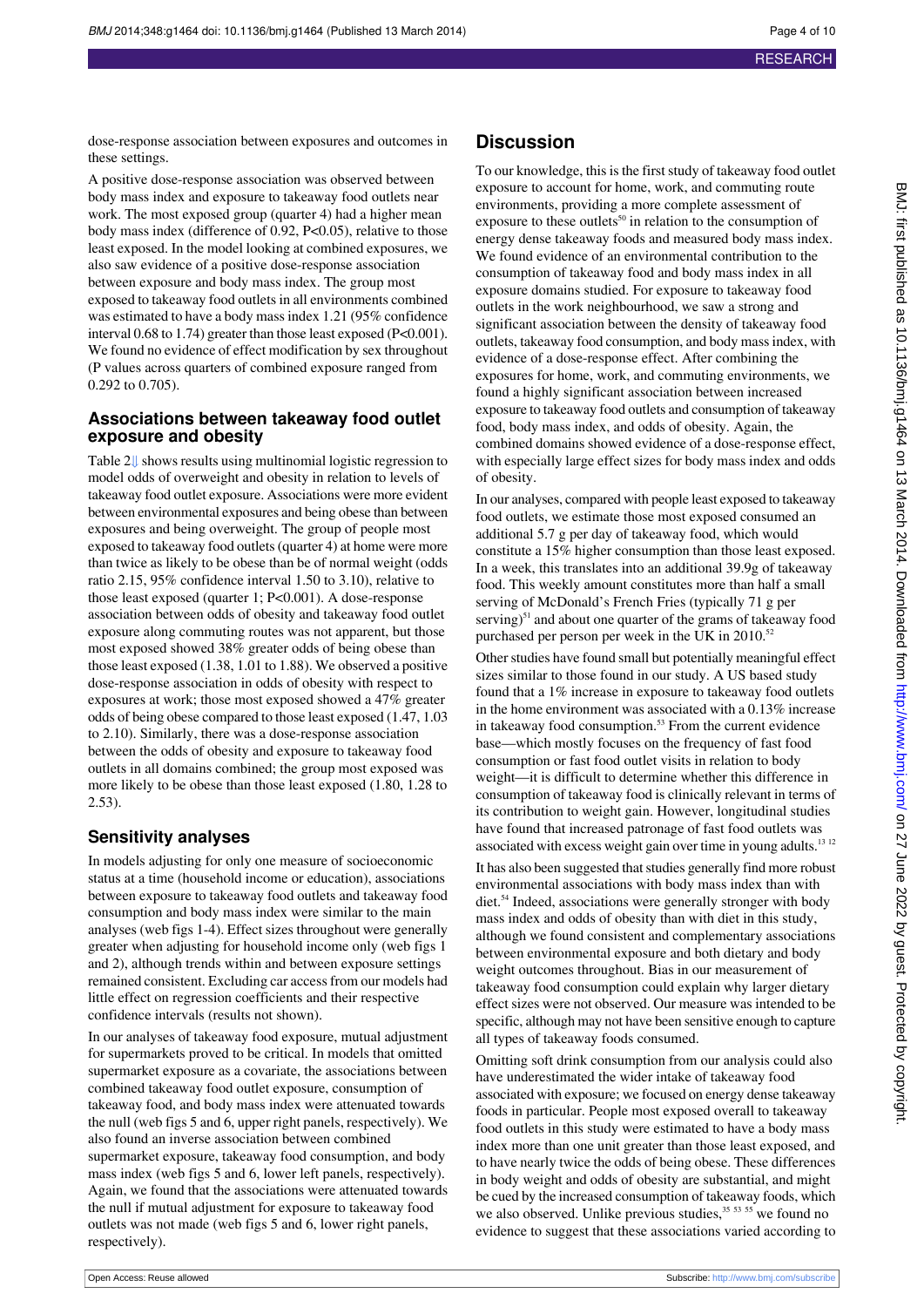sex. Trends in diet and body mass index were consistent between men and women in response to this environmental exposure.

Among the three foodscape domains (home, work, and commuting), we found the greatest environmental associations with consumption of takeaway food at work. This result suggests the notion that such consumption is both place and time specific,<sup>39</sup> although more research is needed to investigate this hypothesis. A recent study identified an association between consumption of fast food at lunchtime and exposure to fast food outlets around school for children.<sup>56</sup> Similarly at work, we suggest that time imperatives drive food purchases from more proximal food outlets, selling ready prepared meals,<sup>57</sup> which could partly explain the strong associations observed in our study between these exposures and consumption of takeaway food.<sup>58</sup>

In relation to body mass index and odds of obesity, we found similar or stronger associations with maximum exposure to takeaway food outlets at home than with maximum exposure at work. However, this difference could indicate residual confounding, owing to unobserved environmental or social attributes covarying with exposure to takeaway food outlets in residential neighbourhoods only. Furthermore, workplace specific associations with body mass index have been found previously,<sup>35</sup> and while this was not the case here, the dose-response nature of this association provides complementary evidence that this exposure domain could be important in the determination of body weight.

We observed the strongest and most significant environmental associations when combining the exposures at home, at work and along commuting routes, which is consistent with the notion that behaviours are best understood in the context of the activity space.<sup>30</sup> The associations between exposure to takeaway food outlets, consumption of takeaway food, and body mass index were most consistent and robust, and were slightly stronger when domains were combined than in each domain separately. This association could reflect the greater and more realistic exposures estimated when accounting for the contributions of takeaway environments across three salient domains. Therefore, in developing our understanding of obesogenic environments, it is with caution that we should rely on studies suggesting a minimal environmental contribution to diet and weight from home neighbourhoods only.<sup>33</sup> Such a limited appreciation of exposure could partly explain the limited and mixed evidence base that has developed around foodscape contributions to diet and adiposity.

Our models were also sensitive to the inclusion or omission of supermarket exposure as a covariate. This sensitivity reflects the importance of accounting for the wider food environment as opposed to assessing exposure to perhaps only one type of food outlet. Previous studies have called for the assessment of exposure to this wider collective environment,<sup>26 59 60</sup> although such mutual adjustment is rarely made in the literature. Future studies should aim to provide a more comprehensive examination of food environment context, to detect more realistic associations between specific exposures and outcomes of interest.

### **Implications for policy**

Using local planning laws, policy initiatives have developed with the intention to limit neighbourhood access to sources of "unhealthy" food. These restrictions have historically been based on concerns over noise, litter, and neighbourhood aesthetics, but more recently have come to acknowledge the potential adverse effects of these food outlets on diet and health.<sup>5 61</sup> For

example, in 2009, Waltham Forest Borough Council in the UK banned outlets selling hot takeaway food (class A5, similar to the types of food outlet examined here) within 400 m of schools, while using planning laws to limit clustering of hot food takeaways more generally throughout their London borough.<sup>7</sup> The London Borough of Barking and Dagenham has similar restrictions on hot food takeaway outlets.<sup>9</sup>

Although these have been isolated initiatives so far, the principles of altering the geography of food availability to promote healthier choices have been most recently adopted by the *Takeaway Toolkit*, published by the Greater London Authority.<sup>8</sup> This document encourages a more widespread uptake of this intervention where appropriate. However, it also notes that "these policies should be well thought through and evidence based." As already stated, such policies are predicated on a limited understanding in the UK of the relationship between individuals and their environments. Our findings can therefore contribute to public policy, tentatively suggesting that such initiatives might help to reduce both takeaway consumption and body weight. Such interventions could be more effective if focused on work neighbourhoods, although environmental change in one setting may lead to behaviour change in another. For example, a person may adapt their commuting route to work in order to purchase takeaway food that is no longer available in the work neighbourhood. This represents a key question for future longitudinal studies.

#### **Methodological considerations and limitations**

We used a 1 mile radius circular buffer to represent home and work neighbourhoods. However, neighbourhood definitions are likely to vary from person to person, or between home and work, and are influenced by subjective considerations (such as perceptions of safety, social cohesion, and "sense of place"<sup>43 62</sup>). Our neighbourhood definition was theoretically linked to a distance that could be walked by an adult in 15 minutes, $\delta$  and based on a notion of neighbourhood extent described by participants in a study of UK adults.<sup>43</sup> The limitations of using relatively arbitrary definitions of neighbourhood are also not unique to this study, and have been discussed previously.<sup>39</sup> Although we accounted for food environment context to a degree, takeaway foods can be purchased from other types of food outlets (such as canteens at work, for which we had insufficient information). We did not control for the existence of these types of food outlets.

Our cross sectional study design prevented us from inferring causal associations between the environment, diet, and body mass index. Individuals with a preference for takeaway food consumption and increased body mass index may have simply opted for residential neighbourhoods with better access to takeaway food outlets. However, food consumption and body mass index were systematically associated with exposure at work, with self selection bias in the workplace probably less of a concern than at home.

Temporal mismatch was also inevitable, which arises when data sources from different time points are used in cross sectional research.<sup>59</sup> Because outcomes were measured in the Fenland Study between 2005 and 2013, and exposures were calculated using local council data from 2011, the consumption levels of takeaway food and body mass index values for some participants predated their estimated exposure level. This is a common consideration in research of this type. $2<sup>1</sup>$  Moreover, we did not know how long our participants had been exposed to their current environments, both at home and at work. Recent residential moves and employment changes could render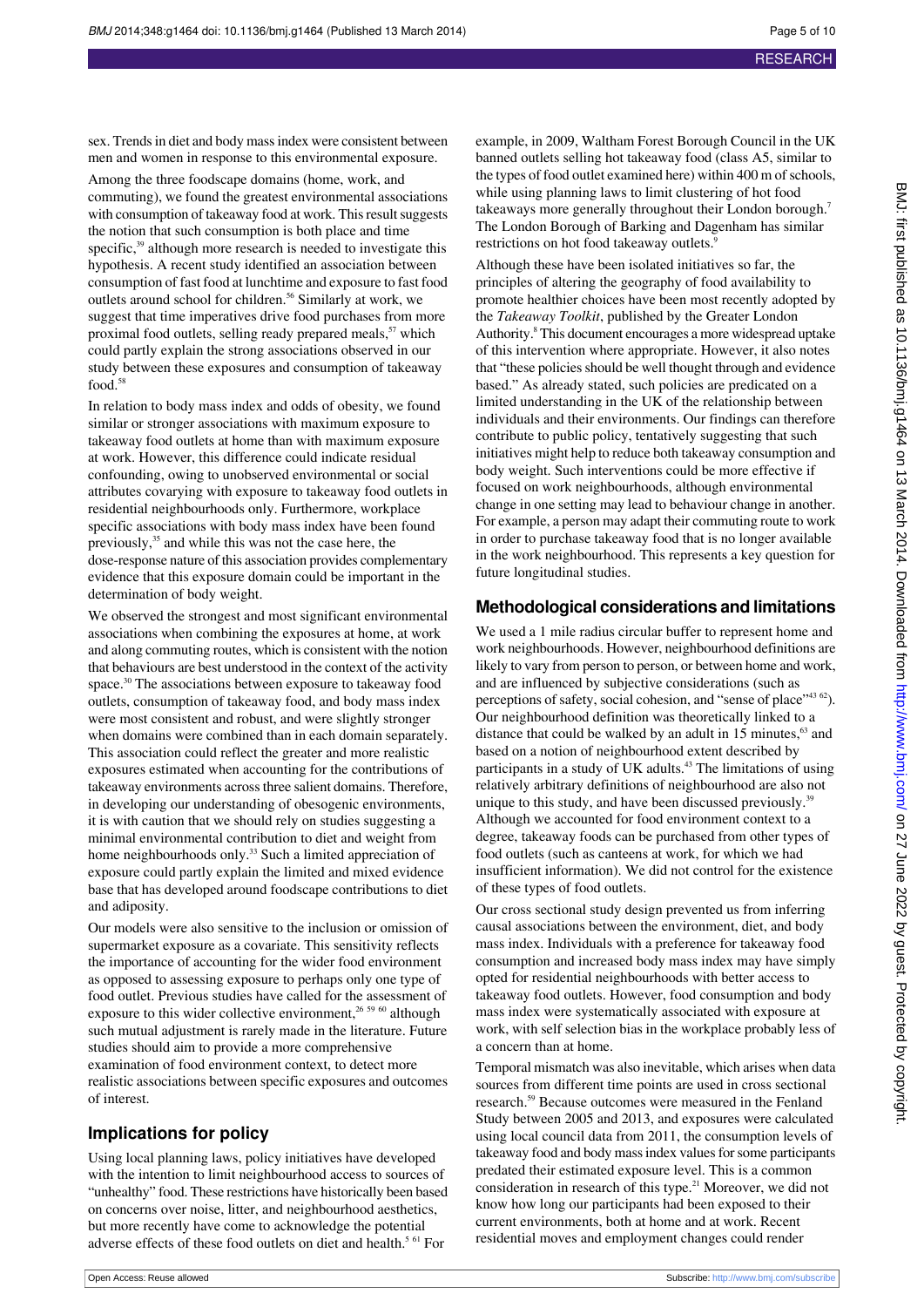exposure to past foodscapes more important than to contemporaneous ones, thereby distorting our results.

As discussed previously,<sup>39</sup> we acknowledge the potential inaccuracy of using the shortest street network distance to model commuting routes.64 65 Furthermore, the accuracy of modelled commuting routes could vary by transport mode. Previous research suggests that the length of car journeys could be underestimated by shortest network routes, and the lengths of journeys on foot and by bike could be overestimated.<sup>66</sup> However, increased journey length does not necessarily equate to greater exposure, so it is unclear how such inaccuracies might have biased our results.

The Fenland Study was designed to be representative of the Cambridgeshire region, achieving sample characteristics congruent with the region's demographic characteristics (educated, employed, and white British). However, the sample may be less representative of other regions within the UK. Future research might consider focusing on the effects of food environment exposures on people of low socioeconomic status and unemployed people in particular, who may be more constrained to their residential neighbourhoods.<sup>67</sup> Such focus was not possible here owing to the characteristics of the Fenland Study sample. Future research should also use longitudinal and experimental designs while accounting for residential and perhaps occupational histories.

#### **Conclusions**

This study used an innovative metric of exposure to takeaway food outlets, in multiple environmental domains, to explain patterns of takeaway food consumption and body mass index in a UK sample of working age adults. The study showed an environmental contribution to the consumption of takeaway foods, and especially to body mass index and the odds of being obese in this sample. In doing so, we provide novel UK evidence suggesting that policies designed to improve diets through restricting takeaway food availability may work, and may be most effective if focused around workplaces, where food availability of this type might be most important.

We thank local councils for kindly supplying data to enable this work; all the volunteers who participated in the Fenland Study, as well as Fenland Study Coordination, Field Epidemiology, and data cleaning teams; and Søren Brage for his expertise on adjustment for physical activity energy expenditure.

Contributors: The study analysis was devised by TB and PM. TB was responsible for data collection from local councils, and led on data analysis, in consultation with PM, NGF, SJG, and NJW. TB and PM drafted the manuscript together. All authors read and approved the final manuscript. TB is the guarantor.

Funding: This work was undertaken by the Centre for Diet and Activity Research, a UK Clinical Research Collaboration Public Health Research Centre of Excellence. Funding from the British Heart Foundation, Cancer Research UK, Economic and Social Research Council, Medical

Research Council, National Institute for Health Research, and Wellcome Trust, under the auspices of the UK Clinical Research Collaboration, is gratefully acknowledged. Core MRC Epidemiology Unit support through programmes MC\_UU\_12015/1 and MC\_UU\_12015/5 is acknowledged. All authors remain independent from funders.

Competing interests: All authors have completed the ICMJE uniform disclosure form at [www.icmje.org/coi\\_disclosure.pdf](http://www.icmje.org/coi_disclosure.pdf) and declare: support from the Centre for Diet and Activity Research, a UK Clinical Research Collaboration Public Health Research Centre of Excellence, British Heart Foundation, Cancer Research UK, Economic and Social Research Council, Medical Research Council, National Institute for Health

Research, and Wellcome Trust, under the auspices of the UK Clinical Research Collaboration, for the submitted work; no financial relationships with any organisations that might have an interest in the submitted work in the previous three years; no other relationships or activities that could appear to have influenced the submitted work.

Ethical approval: Fenland study volunteers gave written informed consent and the study was approved by the local research ethics committee for Cambridge. All other data analysed were in the public domain.

Data sharing: No additional data available.

Transparency: The lead author (the manuscript's guarantor) affirms that the manuscript is an honest, accurate, and transparent account of the study being reported; that no important aspects of the study have been omitted; and that any discrepancies from the study as planned (and, if relevant, registered) have been explained.

- 1 Swinburn B, Egger G. Preventive strategies against weight gain and obesity. Obesity Reviews 2002;3:289-301.
- 2 The Strategy Unit Cabinet Office. Food: an analysis of the issues. 2008. [http://webarchive.](http://webarchive.nationalarchives.gov.uk/+/http://www.cabinetoffice.gov.uk/media/cabinetoffice/strategy/assets/food/food_analysis.pdf) [nationalarchives.gov.uk/+/http://www.cabinetoffice.gov.uk/media/cabinetoffice/strategy/](http://webarchive.nationalarchives.gov.uk/+/http://www.cabinetoffice.gov.uk/media/cabinetoffice/strategy/assets/food/food_analysis.pdf) [assets/food/food\\_analysis.pdf.](http://webarchive.nationalarchives.gov.uk/+/http://www.cabinetoffice.gov.uk/media/cabinetoffice/strategy/assets/food/food_analysis.pdf)
- 3 Burgoine T, Lake AA, Stamp E, Alvanides S, Mathers JC, Adamson A. Changing foodscapes 1980-2000, using the ASH30 study. Appetite 2009;53:157-65.
- McPherson K, Marsh K, Brown M. Tackling obesities: future choices-modelling future trends in obesity and the impact on health. Government Office for Science, 2007. [www.](http://www.bis.gov.uk/assets/foresight/docs/obesity/14.pdf) [bis.gov.uk/assets/foresight/docs/obesity/14.pdf](http://www.bis.gov.uk/assets/foresight/docs/obesity/14.pdf).
- 5 Cavill N, Rutter H. Healthy people, healthy places briefing: obesity and the environment: regulating the growth of fast food outlets. Public Health England, 2013.
- 6 Jones A, Bentham G, Foster C, Hillsdon M, Panter J. Tackling obesities: future choices—obesogenic environments—evidence review. Government Office for Science, 2007. [www.bis.gov.uk/assets/foresight/docs/obesity/03.pdf](http://www.bis.gov.uk/assets/foresight/docs/obesity/03.pdf).
- 7 Waltham Forest SPD. Waltham Forest SPD—hot food takeaway shops. Consultation draft. London Borough of Waltham Forest, 2009.
- 8 Greater London Authority. Takeaways toolkit: tools, interventions and case studies to help local authorities develop a response to the health impacts of fast food takeaways. Chartered Institute of Environmental Health, 2012.
- 9 London Borough of Barking and Dagenham. Saturation point: addessing the health impacts of hot food takeaways: supplementary planning document. Consultation draft. London Borough of Barking and Dagenham, 2010.
- 10 Let's move campaign. America's move to raise a healthier generation of kids. 2010. [www.](http://www.letsmove.gov/eat-healthy) [letsmove.gov/eat-healthy](http://www.letsmove.gov/eat-healthy).
- 11 Los Angeles City Council; Office of the City Clerk. Ordinance no 180103. 2007. [http://](http://clkrep.lacity.org/onlinedocs/2007/07-1658_ord_180103.pdf) [clkrep.lacity.org/onlinedocs/2007/07-1658\\_ord\\_180103.pdf](http://clkrep.lacity.org/onlinedocs/2007/07-1658_ord_180103.pdf).
- 12 Duffey KJ, Gordon-Larsen P, Steffen LM, Jacobs Jr DR, Popkin BM. Regular consumption from fast food establishments relative to other restaurants is differentially associated with metabolic outcomes in young adults. J Nutr 2009;139:2113-8.
- 13 Pereira MA, Kartashov AI, Ebbeling CB, Van Horn L, Slattery ML, Jacobs Jr DR, et al. Fast-food habits, weight gain, and insulin resistance (the CARDIA study): 15-year prospective analysis. Lancet 2005;365:36-42.
- 14 Bowman SA, Vinyard BT. Fast food consumption of US adults: impact on energy and nutrient intakes and overweight status. J Am Coll Nutr 2004;23:163-8.
- 15 Bowman SA, Gortmaker SL, Ebbeling CB, Pereira MA, Ludwig DS. Effects of fast-food consumption on energy intake and diet quality among children in a national household survey. Pediatrics 2004;113:112-8.
- 16 Smith KJ, McNaughton SA, Gall SL, Blizzard L, Dwyer T, Venn AJ. Takeaway food consumption and its associations with diet quality and abdominal obesity: a cross-sectional study of young adults. Int J Behav Nutr Phys Activ 2009;6:1-13.
- 17 Moore LV, Diez Roux AV, Nettleton JA, Jacobs DR, Franco M. Fast-food consumption, diet quality, and neighbourhood exposure to fast food: the multi-ethnic study of atherosclerosis. Am J Epidemiol 2009;170:29-36.
- 18 Lachat C, Nago E, Verstraeten R, Roberfroid D, Van Camp J, Kolsteren P. Eating out of home and its association with dietary intake: a systematic review of the evidence. Obesity Reviews 2012;13:329-46.
- 19 Block JP, Condon SK, Kleinman K, Mullen J, Lanakis S, Rifas-Shiman S, et al. Consumers' estimation of calorie content at fast food restaurants: cross sectional observational study. BMJ 2013;346:1-10.
- 20 Dumanovsky T, Huang CY, Nonas CA, Matte TD, Bassett MT, Silver LD. Changes in energy content of lunchtime purchases from fast food restaurants after introduction of calorie labelling: cross sectional customer surveys. BMJ 2011;343:1-11.
- 21 Charreire H, Casey R, Salze P, Simon C, Chaix B, Banos A, et al. Measuring the food environment using geographical information systems: a methodological review. Public Health Nutr 2010;13:1773-85.
- 22 Fraser LK, Edwards KL, Cade J, Clarke GP. The geography of fast food outlets: a review Int J Environ Res Public Health 2010;7:2290-308.
- 23 Feng J, Glass TA, Curriero FC, Stewart WF, Schwartz BS. The built environment and obesity: a systematic review of the epidemiologic evidence. Health Place 2010;16:175-90. 24 Caspi CE, Sorensen G, Subramanian SV, Kawachi I. The local food environment and
- diet: a systematic review. Health Place 2012;18:1172-87.
- 25 Fleischhacker SE, Evenson KR, Rodriguez DA, Ammerman AS. A systematic review of fast food access studies. Obesity Rev 2011;12:460-71.
- 26 Stark JH, Neckerman KM, Lovasi GS, Konty K, Quinn J, Arno P, et al. Neighbourhood food environments and body mass index among New York City adults. J Epidemiol Community Health 2013;67:736-42.
- 27 Townshend T, Lake AA. Obesogenic urban form: theory, policy and practice. Health Place 2009;15:909-16.
- 28 Burgoine T, Alvanides S, Lake AA. Creating 'obesogenic realities'; do our methodological ices make a difference when measuring the food environment? Int J Health Geog 2013;12:1-9.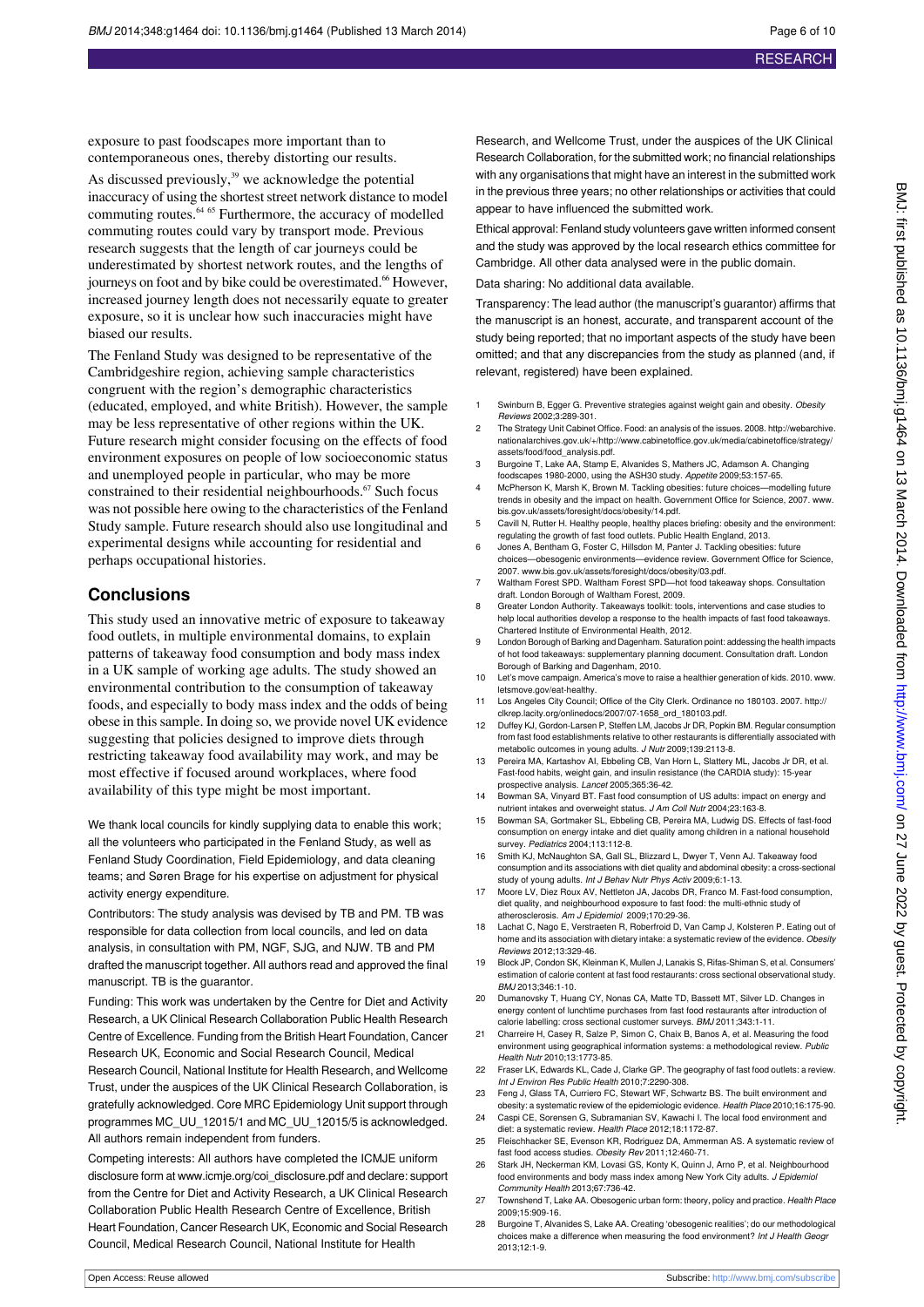In the UK, expenditure on foods consumed outside of the home has increased 29% in the past decade, accompanied by a proliferation of takeaways and other hot food outlets

Studies examining whether exposure to such food outlets can influence diet and body weight have mostly focused on residential neighbourhoods, with inconsistent findings

Despite the equivocal evidence, policies to promote healthier diets are increasingly based on the notion of reducing neighbourhood exposure to takeaway food outlets

#### **What this study adds**

We examined environmental exposure to takeaway food outlets, in Cambridgeshire, UK, based on domains at home, at work, and along commuting routes

Overall, access to takeaway food outlets in all three domains combined was positively associated with takeaway food consumption, body weight, and obesity

Policies designed to improve diets and bodyweight by restricting takeaway food access may work, and could be most successful if focused around the workplace

- 29 Kirkpatrick SI, Reedy J, Butler EN, Dodd KW, Subar AF, Thompson FE, et al. Dietary assessment in food environment research: a systematic review. Am J Prev Med 2014;46:94-102.
- 30 Kestens Y, Lebel A, Daniel M, Thériault M, Pampalon R. Using experienced activity spaces to measure foodscape exposure. Health Place 2010;16:1094-103.
- 31 Lovasi GS, Moudon AV, Pearson AL, Hurvitz PM, Larson EB, Siscovick DS, et al. Using built environment characteristics to predict walking for exercise. Int J Health Geography 2008;7:1-13.
- 32 Chaix B, Kestens Y, Perchoux C, Karusisi N, Merlo J, Labadi K. An interactive mapping tool to assess individual mobility patterns in neighbourhood studies. Am J Prev Med 2012;43:440-50.
- 33 Zenk SN, Schulz AJ, Matthews SA, Odoms-Young A, Wilbur J, Wegrzyn L, et al. Activity space environment and dietary and physical activity behaviours: a pilot study. Health Place 2011;17:1150-61.
- 34 Powell LM, Nguyen BT, Han E. Energy intake from restaurants: demographics and socioeconomics, 2003-2008. Am J Prev Med 2012;43:498-504.
- 35 Jeffery RW, Baxter J, McGuire M, Linde J. Are fast food restaurants an environmental risk factor for obesity? Int J Behav Nutr Phys Act 2006;3:1-6.
- 36 Timperio A, Ball K, Salmon J, Roberts R, Giles-Corti B, Simmons D, et al. Personal, family, social, and environmental correlates of active commuting to school. Am J Prev Med 2006;30:45-51.
- 37 Panter J, Jones AP, van Sluijs EMF, Griffin SJ. Neighbourhood, route, and school environments and children's active commuting. Am J Prev Med 2010;38:268-78.
- 38 Harrison F, Jones AP, van Sluijs EMF, Cassidy A, Bentham G, Griffin SJ. Environmental correlates of adiposity in 9-10 year old children: considering home and school neighbourhoods and routes to school. Soc Sci Med 2011;72:1411-9.
- 39 Burgoine T, Monsivais P. Characterising food environment exposure at home, at work, and along commuting journeys using data on adults in the UK. Int J Behav Nutr Phys Act 2013;10:85.
- 40 De Lucia Rolfe E, Loos RJF, Druet C, Stolk RP, Ekelund U, Griffin SJ, et al. Association between birth weight and visceral fat in adults. Am J Clin Nutr 2010;92:347-52.
- 41 Willett WC, Hu FB. The food frequency questionnaire. Cancer Epidemiol Biomarkers Prev 2007;16:182-3.
- 42 Smith D, Cummins S, Clark C, Stansfeld S. Does the local food environment around schools affect diet? Longitudinal associations in adolescents attending secondary schools<br>in East London. *BMC Public Health* 2013;13:1-10.
- 43 Smith G, Gidlow C, Davey R, Foster C. What is my walking neighbourhood? A pilot study of English adults' definitions of their local walking neighbourhoods. Int J Behav Nutrition Phys Act 2010;7:34.
- 44 Lake AA, Burgoine T, Greenhalgh F, Stamp E, Tyrrell R. The foodscape: classification and field validation of secondary data sources. Health Place 2010;16:666-73.
- 45 Lake AA, Burgoine T, Stamp E, Grieve R. The foodscape: classification and field validation of secondary data sources across urban/rural and socio-economic classifications. Int J Behav Nutrition Phys Act 2012;9:3-12.
- 46 Besson H, Brage S, Jakes RW, Ekelund U, Wareham NJ. Estimating physical activity energy expenditure, sedentary time, and physical activity intensity by self-report in adults. Am J Clin Nutr 2010;91:106-14.
- Cooper AJM, Brage S, Ekelund U, Wareham NJ, Griffin SJ, Simmons RK. Association between objectively assessed sedentary time and physical activity with metabolic risk factors among people with recently diagnosed type 2 diabetes. Diabetologia 2013;57:73-82. 48 Brage S, Brage N, Franks PW, Ekelund U, Wareham NJ. Reliability and vaidity of the
- combined heart rate and movement sensor Actiheart. Eur J Clin Nutr . 2005;59:561-70.
- 49 Brage S, Brage N, Franks PW, Ekelund U, Wong MY, Andersen LB, et al. Branched equation modeling of simultaneous accelerometry and heart rate monitoring improves estimate of directly measured physical activity energy expenditure. J Appl Physiol 2004;96:343-51.
- 50 White E, Armstrong BK, Saracci R. Principles of exposure measurement in epidemiology: collecting, evaluating, and improving measures of disease risk factors. 2nd ed. Oxford University Press; 2008.
- 51 United States Department of Agriculture. USDA national nutrient database for standard reference. 2011. [http://ndb.nal.usda.gov/.](http://ndb.nal.usda.gov/)
- 52 National Statistics. Family food 2011. Department for Environment, Food and Rural Affairs, 2012.
- 53 Boone-Heinonen J, Gordon-Larsen P, Kiefe CI, Shikany JM, Lewis CE, Popkin BM. Fast food restaurants and food stores: longitudinal associations with diet in young to middle-aged adults: the CARDIA Study. Arch Intern Med 2011;171:1162-70.
- Giskes K, Kamphuis CBM, Van Lenthe FJ, Kremers S, Droomers M, Brug J. A systematic review of associations between environmental factors, energy and fat intakes among adults: is there evidence for environments that encourage obesogenic dietary intakes? Public Health Nutr 2007;10:1005-17.
- 55 Block JP, Christakis NA, O'Malley AJ, Subramanian SV. Proximity to food establishments and body mass index in the Framingham Heart Study offspring cohort over 30 years. Am J Epidemiol 2011;174:1108-14.
- 56 Seliske L, Pickett W, Rosu A, Janssen I. The number and type of food retailers surrounding schools and their association with lunctime eating behaviours in students. Int J Behav Nutr Phys Act 2013;10:1-9.
- 57 Patterson R, Risby A, Chan M-Y. Consumption of takeaway and fast food in a deprived London Borough: are they associated with childhood obesity? BMJ Open 2013;2:1-7.
- 58 Matthews AA, Moudon AV, Daniel M. Work group II: using geographic information systems for enhancing research relevant to policy on diet, physical activity, and weight. Am J Prev Med 2009;36:S171-6.
- 59 Black JL, Macinko J, Dixon LB, Fryer Jr GE. Neighbourhoods and obesity in New York City. Health Place 2010;16:489-99.
- 60 Rundle A, Neckerman KM, Freeman L, Lovasi GS, Purciel M, Quinn J, et al. Neighborhood food environment and walkability predict obesity in New York City. Environ Health Perspect 2009;117:442-7.
- 61 Mitchell C, Cowburn G, Foster C. Assessing the options for local government to use legal approaches to combat obesity in the UK: putting theory into practice. Obesity Reviews 2011;12:660-7.
- 62 Moudon AV, Lee C, Cheadle AD, Garvin C, Johnson D, Schmid TL, et al. Operational definitions of walkable neighbourhood: theoretical and empirical insights. J Phys Act Health 2006;3:S99-117.
- 63 Larsen K, Gilliland J. Mapping the evolution of 'food deserts' in a Canadian city:
- Supermarket accessibility in London, Ontario, 1961-2005. Int J Health Geogr 2008;7:16-32. 64 White M, Bunting J, Williams L, Raybould S, Adamson A, Mathers J. N09010: Do 'food deserts' exist? A multi-level, geographical analysis of the relationship between retail food access, socio-economic position and dietary intake. Food Standards Agency final report. Newcastle University, 2004.
- 65 Duncan MJ, Mummery WK. GIS or GPS? A comparison of two methods for assessing route taken during active transport. Am J Prev Med 2007;33:51-3.
- 66 Bonsall P, Wolf J, Holroyd S. Review of the potential role of 'new technologies' in the National Travel Survey. Contract no UG599. Institute for Transport Studies, University of Leeds; Geostats; National Centre for Social Research, 2007.
- Inagami S, Cohen DA, Finch BK. Non-residential neighborhood exposures suppress neighbourhood effects on self-rated health. Soc Sci Med 2007;65:1779-91.

#### **Accepted:** 31 January 2014

#### Cite this as: BMJ 2014;348:g1464

This is an Open Access article distributed in accordance with the terms of the Creative Commons Attribution (CC BY 3.0) license, which permits others to distribute, remix, adapt and build upon this work, for commercial use, provided the original work is properly cited. See:<http://creativecommons.org/licenses/by/3.0/>.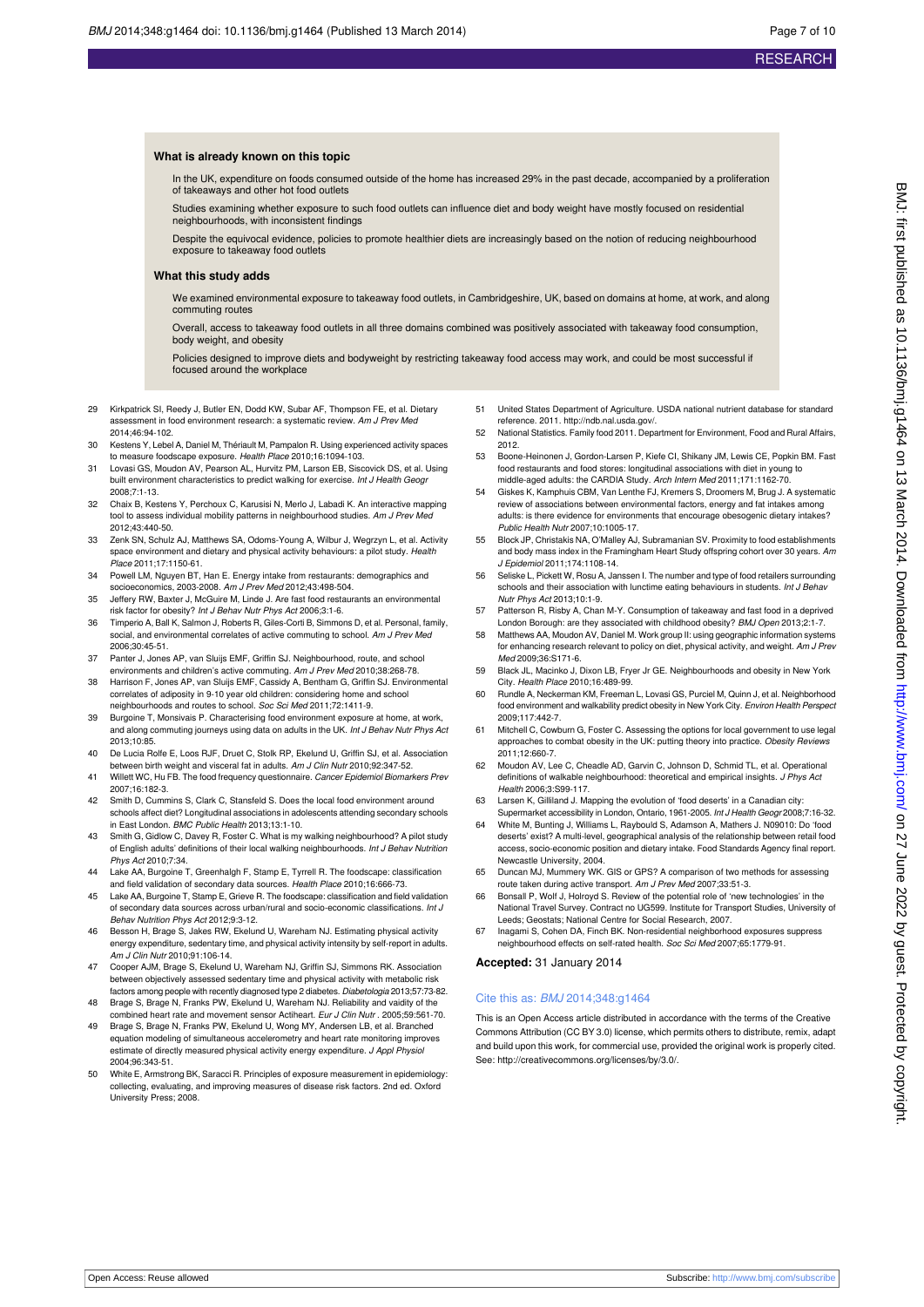## **Tables**

<span id="page-7-0"></span>

|                                                                             | Men (n=2470) | <b>Women (n=2972)</b> | All (n=5442) |
|-----------------------------------------------------------------------------|--------------|-----------------------|--------------|
| Age                                                                         | 47.2 (7.4)   | 47.8 (7.1)            | 47.5(7.2)    |
| Energy (kJ/day)                                                             | 8807 (2905)  | 7608 (2437)           | 8147 (2725)  |
| Physical activity energy expenditure (kJ/kg per day)                        | 59.9 (23.3)  | 49.4 (19.0)           | 54.2 (21.7)  |
| Household income $>£40,000$ (no $(*)$ ) of participants)                    | 1389 (56.2)  | 1374 (46.2)           | 2763 (50.8)  |
| Age at highest educational qualification >18 years (no (%) of participants) | 883 (35.7)   | 886 (29.8)            | 1769 (32.5)  |
| Current or ex-smoker (no (%) of participants)                               | 1117 (45.2)  | 1278 (43.0)           | 2395 (44.0)  |
| Owns car (no (%) of participants)                                           | 2321 (94.0)  | 2769 (93.2)           | 5090 (93.5)  |
| Commuting travel mode (modal class)                                         | Car          | Car                   | Car          |
| Anthropometric or dietary outcomes:                                         |              |                       |              |
| Body mass index                                                             | 27.1(4.0)    | 26.3(5.2)             | 26.7(4.7)    |
| Takeaway food consumption (g/day)                                           | 43.0 (33.0)  | 28.5 (25.9)           | 35.1 (30.2)  |
| Food environment exposures*:                                                |              |                       |              |
| Home supermarket availability                                               | 2.3(3.1)     | 2.0(2.8)              | 2.1(3.0)     |
| Home takeaway availability                                                  | 9.9(11.7)    | 8.9(11.0)             | 9.3(11.3)    |
| Work supermarket availability                                               | 3.2(3.5)     | 3.2(3.2)              | 3.2(3.4)     |
| Work takeaway availability                                                  | 13.4 (13.6)  | 14.1 (12.7)           | 13.8(13.1)   |
| Commuting supermarket availability                                          | 2.1(2.4)     | 1.9(2.2)              | 2.0(2.3)     |
| Commuting takeaway availability                                             | 9.6(10.7)    | 9.0(9.7)              | 9.3(10.2)    |
| Combined supermarket availability+                                          | 7.7(5.9)     | 7.1(5.6)              | 7.4(5.7)     |
| Combined takeaway availability+                                             | 32.8 (23.0)  | 32.0 (22.4)           | 32.4 (22.7)  |

Data are mean (standard deviation) unless stated otherwise. 4.18 kJ=1 kcal.

\*Based on counts of food outlets across home, work, commuting route, and combined domains.

†Combined=home, work, and commuting route exposures combined.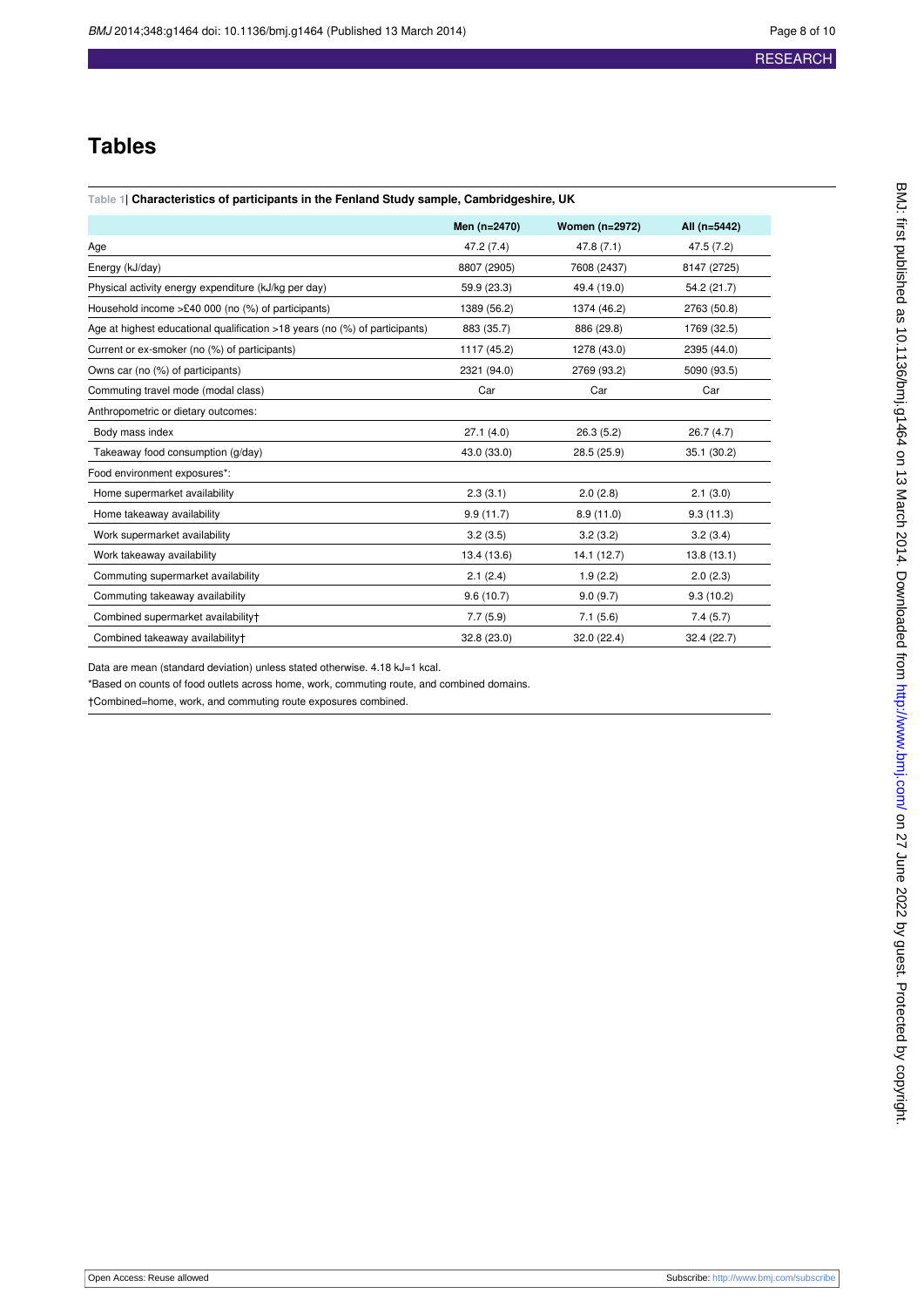<span id="page-8-0"></span>**Table 2| Odds of being overweight and obese relative to being of normal weight, per quarter of exposure to takeaway food outlets, modelled using multinomial logistic regression analysis in the Fenland Study sample (n=5442), Cambridgeshire, UK**

|                             | Odds ratio (95% CI)      |                                  |  |
|-----------------------------|--------------------------|----------------------------------|--|
| <b>Environmental domain</b> | Odds of being overweight | Odds of being obese              |  |
| At home                     |                          |                                  |  |
| Quarter 1                   | Reference                | Reference                        |  |
| Quarter 2                   | 1.03 (0.86 to 1.23)      | 1.06 (0.85 to 1.33)              |  |
| Quarter 3                   | 0.99 (0.82 to 1.190)     | 1.22 (0.96 to 1.54)              |  |
| Quarter 4                   | 1.26 (0.93 to 1.70)      | 2.15 (1.50 to 3.10) <sup>+</sup> |  |
| At work                     |                          |                                  |  |
| Quarter 1                   | Reference                | Reference                        |  |
| Quarter 2                   | 0.91 (0.76 to 1.09)      | 1.04 (0.83 to 1.30)              |  |
| Quarter 3                   | 0.90 (0.74 to 1.10)      | 1.28 (1.01 to 1.63)*             |  |
| Quarter 4                   | 0.95 (0.71 to 1.28)      | 1.47 (1.03 to 2.10)*             |  |
| Along commuting route       |                          |                                  |  |
| Quarter 1                   | Reference                | Reference                        |  |
| Quarter 2                   | 0.90 (0.76 to 1.07)      | 0.93 (0.75 to 1.17)              |  |
| Quarter 3                   | 0.92 (0.76 to 1.11)      | 0.97 (0.76 to 1.22)              |  |
| Quarter 4                   | 1.28 (0.99 to 1.65)      | 1.38 (1.01 to 1.88)*             |  |
| All domains combined        |                          |                                  |  |
| Quarter 1                   | Reference                | Reference                        |  |
| Quarter 2                   | 0.99 (0.83 to 1.19)      | 1.10 (0.88 to 1.38)              |  |
| Quarter 3                   | 1.09 (0.88 to 1.35)      | 1.32 (1.01 to 1.71)*             |  |
| Quarter 4                   | 1.27 (0.96 to 1.67)      | 1.80 (1.28 to 2.53)*             |  |

Odds ratios (95% confidence intervals) presented for being overweight and obese compared with being of normal weight, per quarter of exposure to takeaway food outlets relative to least exposed quarter (quarter 1). Body weight thresholds based on WHO standards: underweight and normal weight (body mass index <25), overweight (≥25-30), obese (≥30). All models control for age, sex, household income, and highest educational qualification, smoking status, physical activity energy expenditure, car ownership, and supermarket availability. Commuting and combined models also adjust for journey length. \*P<0.05.

†P<0.001.